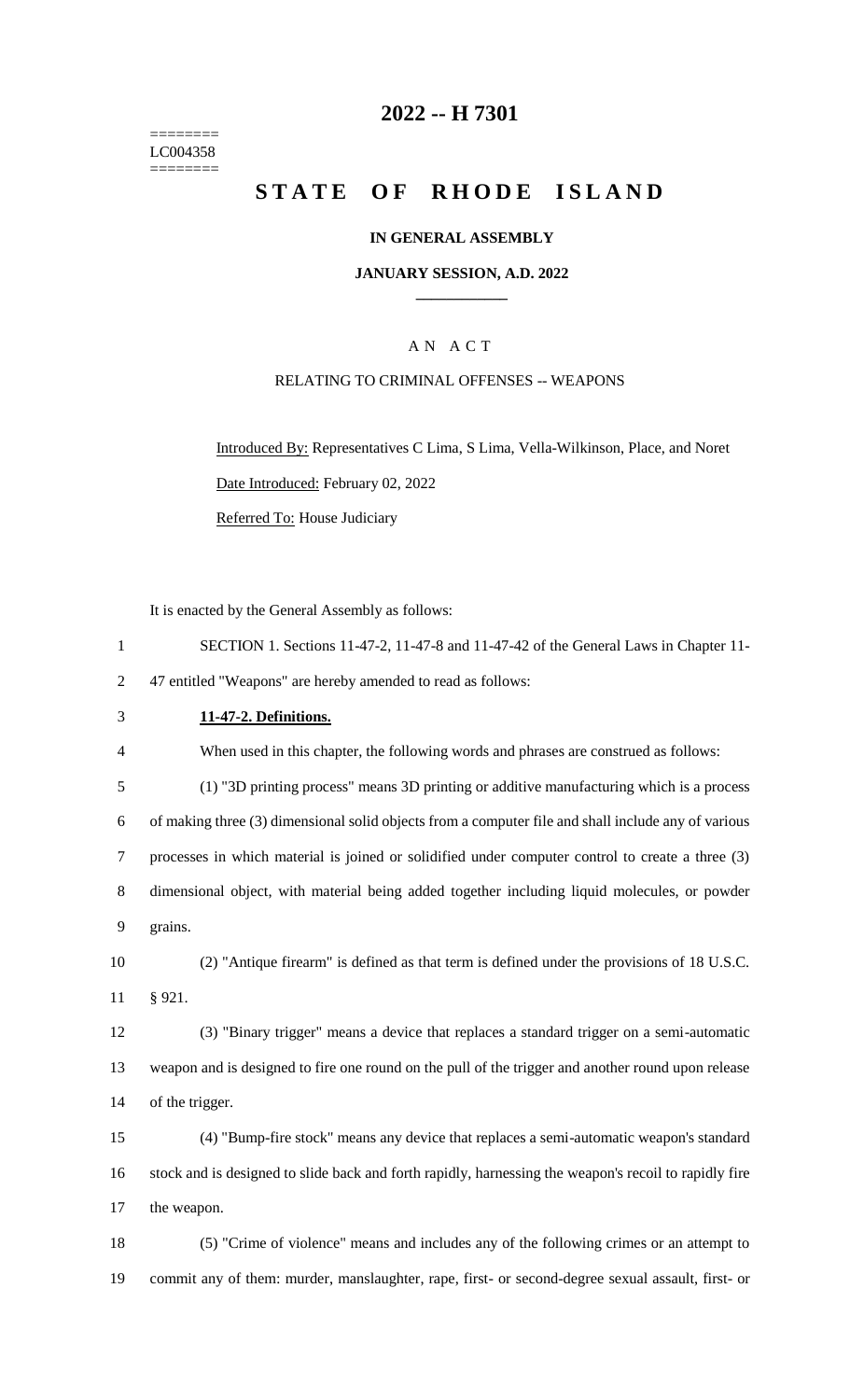second-degree child molestation, kidnapping, first- and second-degree arson, mayhem, robbery, burglary, breaking and entering, any felony violation involving the illegal manufacture, sale, or delivery of a controlled substance, or possession with intent to manufacture, sell, or deliver a controlled substance classified in schedule I or schedule II of § 21-28-2.08, any violation of § 21- 28-4.01.1 or § 21-28-4.01.2 or conspiracy to commit any violation of these statutes, assault with a dangerous weapon, assault or battery involving grave bodily injury, or assault with intent to commit any offense punishable as a felony; upon any conviction of an offense punishable as a felony offense under § 12-29-5.

 (6) "Firearm" includes any machine gun, pistol, rifle, air rifle, air pistol, "blank gun," "BB 10 gun," <u>"taser"</u>, or other instrument from which steel or metal projectiles are propelled, or that may readily be converted to expel a projectile, except crossbows, recurve, compound, or longbows, and except instruments propelling projectiles that are designed or normally used for a primary purpose other than as a weapon. The frame or receiver of the weapon shall be construed as a firearm under the provisions of this section.

 (7) "Fugitive from justice" means any person who has fled from any state, territory, the District of Columbia, or possession of the United States to avoid prosecution for a crime of violence or to avoid giving testimony in any criminal proceeding.

 (8) "Ghost gun" means a firearm, including a frame or receiver, that lacks a unique serial number engraved or cased in metal alloy on the frame or receiver by a licensed manufacturer, 20 maker, or importer under federal law or markings in accordance with 27 C.F.R. § 479.102. It does not include a firearm that has been rendered permanently inoperable, or a firearm that is not required to have a serial number in accordance with the federal Gun Control Act of 1968.

 (9) "Licensing authorities" means the board of police commissioners of a city or town where the board has been instituted, the chief of police or superintendent of police of other cities and towns having a regular organized police force, and, in towns where there is no chief of police or superintendent of police, it means the town clerk who may issue licenses upon the recommendation of the town sergeant, and it also means any other person or body duly authorized by the city or town charter or by state law.

 (10) "Machine gun" means any weapon that shoots, is designed to shoot, or can be readily restored to shoot automatically more than one shot, without manual reloading, by a single function of the trigger. The term also includes the frame or receiver of the weapon, any combination of parts designed and intended for use in converting a weapon into a machine gun, and any combination of parts from which a machine gun can be assembled if the parts are in the possession or under the control of a person.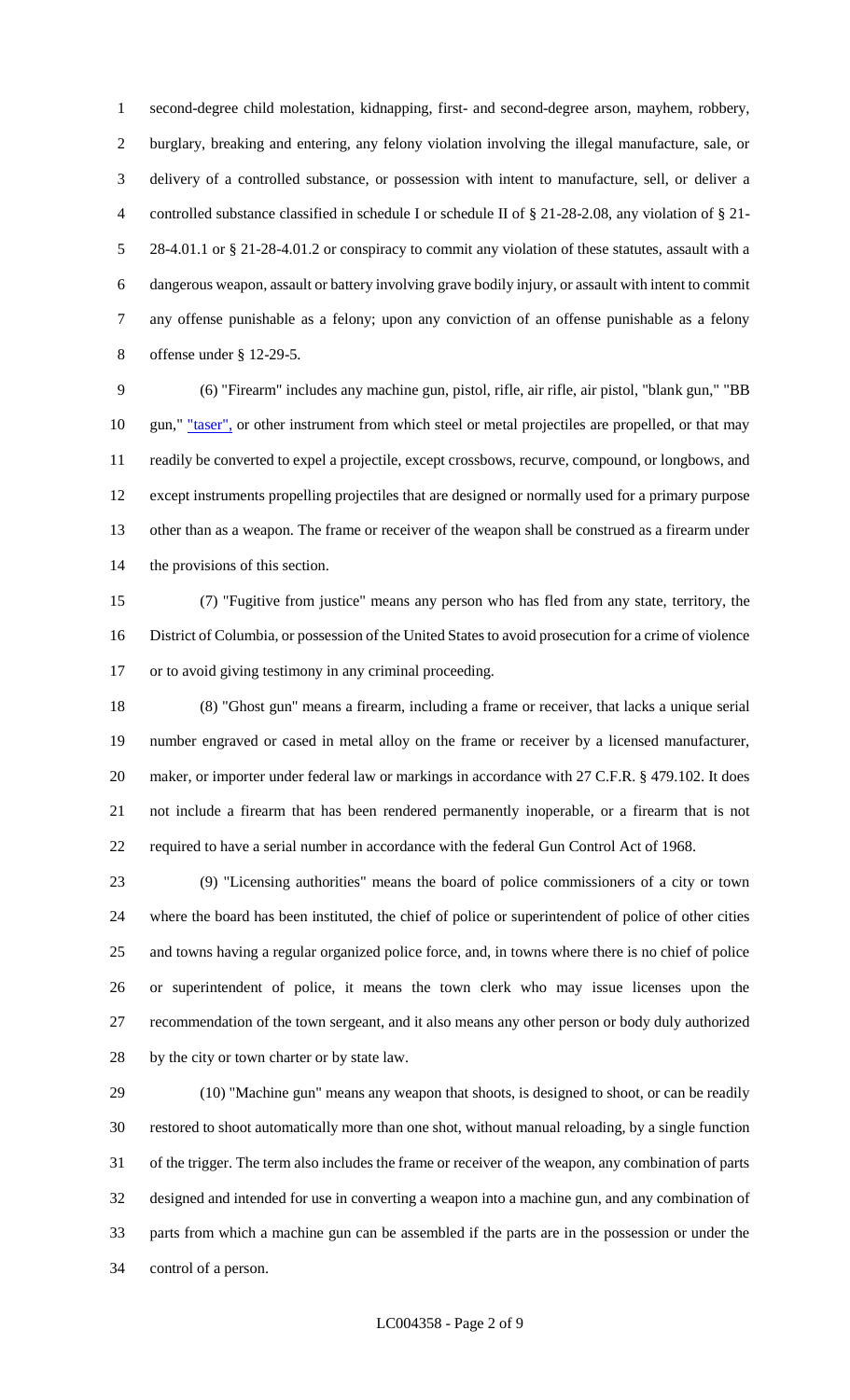| $\mathbf{1}$   | (11) "Major component" means, with respect to a firearm:                                                 |
|----------------|----------------------------------------------------------------------------------------------------------|
| $\overline{2}$ | (i) The slide or cylinder or the frame or receiver of the firearm; and                                   |
| 3              | (ii) In the case of a rifle or shotgun, includes the barrel of the firearm.                              |
| $\overline{4}$ | (12) "Person" includes an individual, partnership, firm, association, or corporation.                    |
| 5              | (13) "Pistol" includes any pistol or revolver, and any shotgun, rifle, or similar weapon with            |
| 6              | overall length less than twenty-six inches $(26)$ , but does not include any pistol or revolver designed |
| $\tau$         | for the use of blank cartridges only.                                                                    |
| 8              | (14) "Sawed-off rifle" means any rifle with overall length of less than twenty-six inches                |
| 9              | $(26)$ or barrel length of less than sixteen inches $(16)$ .                                             |
| 10             | (15) "Sawed-off shotgun" means any shotgun with overall length of less than twenty-six                   |
| 11             | inches $(26)$ or barrel length of less than eighteen inches $(18)$ .                                     |
| 12             | (16) "Sell" includes let or hire, give, lend, and transfer, and "purchase" includes hire,                |
| 13             | accept, and borrow, and "purchasing" shall be construed accordingly.                                     |
| 14             | (17) "Stun gun" is a battery powered handheld device that transmits an electric charge from              |
| 15             | the device to a person, while touching or applying the device to a person, and is activated by a         |
| 16             | trigger or button.                                                                                       |
| 17             | (18) "Taser" is a battery powered handheld device that transmits an electrical charge from               |
| 18             | the device to a person, by means of expelling a projectile, darts or other device attached to electric   |
| 19             | wires which strike or attach to a person, and is activated by a trigger or button.                       |
| 20             | $(17)(19)$ "Trigger crank" means a trigger actuator that attaches to the trigger of a semi-              |
| 21             | automatic weapon and causes the weapon to fire by turning the crank handle.                              |
| 22             | $\frac{(18)(20)}{(18)(20)}$ "Undetectable firearm" means any firearm that:                               |
| 23             | (i) After removal of all parts, other than a major component, is not as detectable by walk-              |
| 24             | through metal detectors commonly used at airports or other public buildings; or                          |
| 25             | (ii) Any major component of which, if subjected to inspection by the types of detection                  |
| 26             | devices commonly used at airports or other public buildings for security screening, would not            |
| 27             | generate an image that accurately depicts the shape of the component; or                                 |
| 28             | (iii) Is manufactured wholly of plastic, fiberglass, or through a 3D printing process; or                |
| 29             | (iv) Upon which the frame or receiver lacks a unique serial number engraved or cased into                |
| 30             | on the frame or receiver by a licensed manufacturer, maker, or importer under federal law, or            |
| 31             | markings in accordance with 27 C.F.R. § 479.102. Provided, however, this subsection shall not            |
| 32             | apply to any firearm rendered permanently inoperable or a firearm manufactured prior to 1968.            |
| 33             | 11-47-8. License or permit required for carrying pistol -- Other weapons prohibited.                     |
| 34             | License or permit required for carrying a pistol or stun gun -- Possession of a machine gun.             |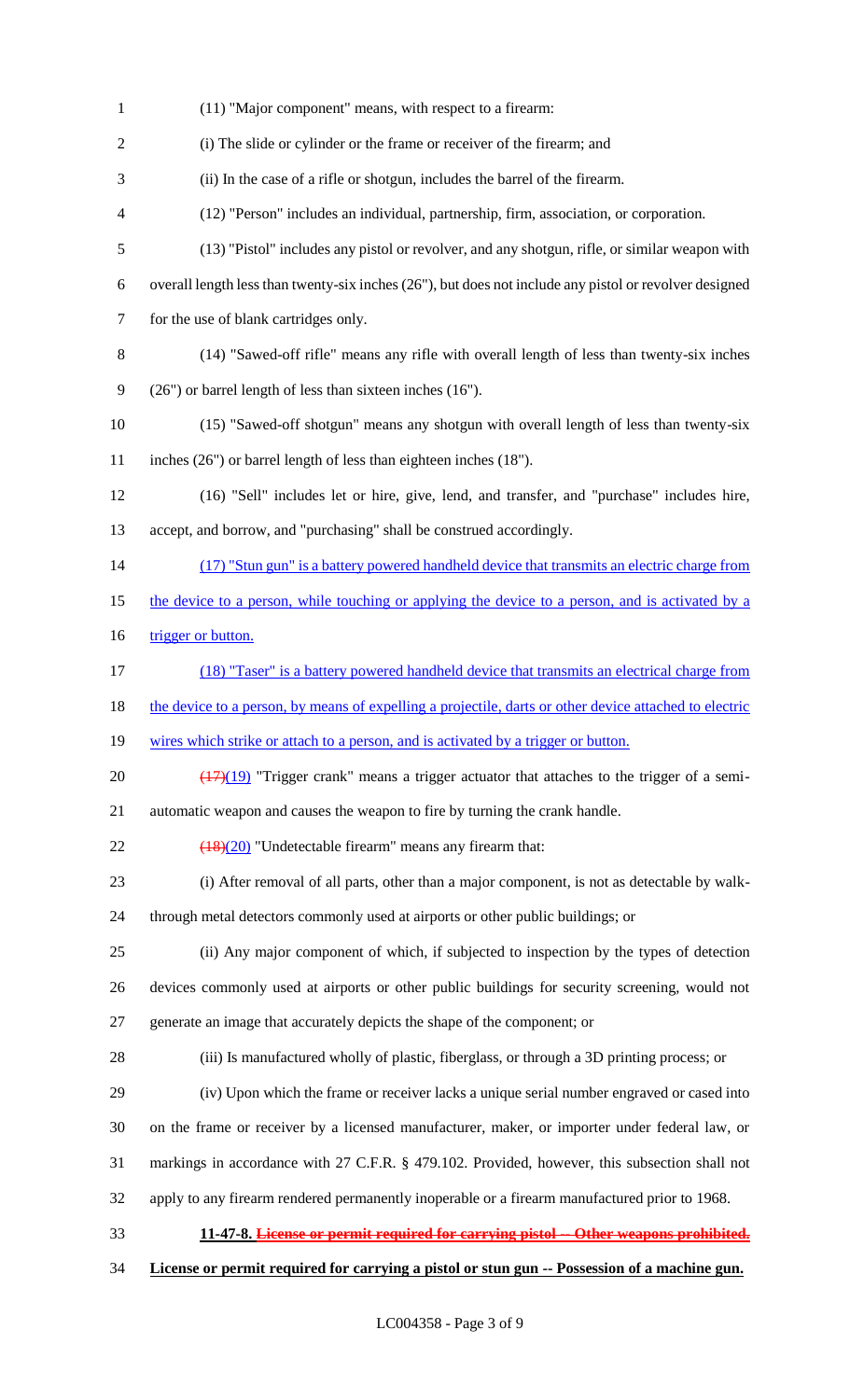(a) No person shall, without a license or permit issued as provided in §§ 11-47-11, 11-47- 2 12, and 11-47-18, carry a pistol, or revolver, or taser in any vehicle or conveyance or on or about his or her person whether visible or concealed, except in his or her dwelling house or place of business or on land possessed by him or her or as provided in §§ 11-47-9 and 11-47-10. The provisions of these sections shall not apply to any person who is the holder of a valid license or permit issued by the licensing authority of another state, or territory of the United States, or political subdivision of the state or territory, allowing him or her to carry a pistol or revolver in any vehicle or conveyance or on or about his or her person whether visible or concealed, provided the person is merely transporting the firearm through the state in a vehicle or other conveyance without any intent on the part of the person to detain him or herself or remain within the state of Rhode Island. No person shall manufacture, sell, purchase, or possess a machine gun except as otherwise provided in this chapter. Every person violating the provision of this section shall, upon conviction, be 13 punished by imprisonment for not less than one nor more than ten (10) years, or by a fine up to ten thousand dollars (\$10,000), or both, and except for a first conviction under this section, shall not be afforded the provisions of suspension or deferment of sentence, nor a probation.

 (b) No person shall have in his or her possession or under his or her control any sawed-off shotgun or sawed-off rifle as defined in § 11-47-2. Any person convicted of violating this subsection shall be punished by imprisonment for up to ten (10) years, or by a fine of up to five thousand dollars (\$5,000), or both.

20 (c) No person shall have in his or her possession or under his or her control any firearm or 21 taser while the person delivers, possesses with intent to deliver, or manufactures a controlled substance. Any person convicted of violating this subsection shall be punished by imprisonment for not less than two (2) years nor more than twenty (20) years, and the sentence shall be consecutive to any sentence the person may receive for the delivery, possession with intent to deliver, or the manufacture of the controlled substance. It shall not be a defense to a violation of 26 this subsection that a person has a license or permit to carry or possess a firearm or taser.

 (d) It shall be unlawful for any person to possess a bump-fire device, binary trigger, trigger crank, or any other device that when attached to a semi-automatic weapon allows full-automatic fire. Individuals who possess these items shall have ninety (90) days from the enactment of this section to either sell, destroy, or otherwise remove these items from the state of Rhode Island. Every person violating the provisions of this section shall, upon conviction, be punished by imprisonment for not less than one nor more than ten (10) years, or by a fine up to ten thousand dollars (\$10,000), or both, and, except for a first conviction under this section, shall not be afforded the provisions of suspension or deferment of sentence, nor a probation.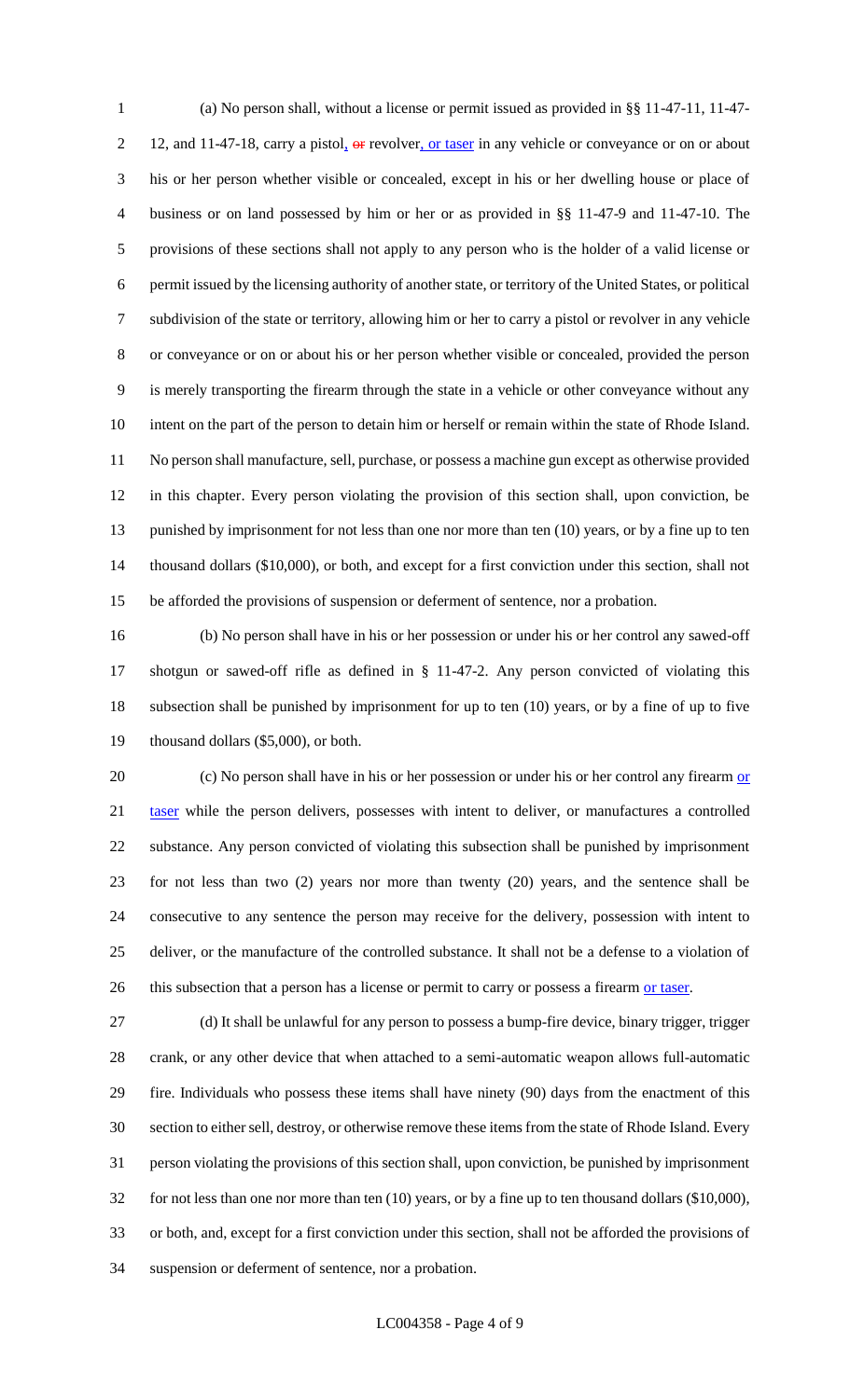(e) No person shall manufacture, sell, offer to sell, transfer, purchase, possess, or have under his or her control a ghost gun or an undetectable firearm or any firearm produced by a 3D printing process. Any person convicted of violating this subsection shall be punished by 4 imprisonment of not more than ten (10) years, or by a fine up to ten thousand dollars (\$10,000), or both and except for a first conviction under this section shall not be afforded the provisions of suspension or deferment of sentence, probation, nor fine. These provisions shall not apply to federally licensed manufacturers (FLN) pursuant to Alcohol, Tobacco, Firearms, and Explosives (ATF) regulations.

## **11-47-42. Weapons other than firearms prohibited.**

 (a)(1) No person shall carry or possess or attempt to use against another any instrument or weapon of the kind commonly known as a blackjack, slingshot, billy, sandclub, sandbag, metal 12 knuckles, slap glove, bludgeon, stun-gun, or the so called "Kung-Fu" weapons.

 (2) No person shall with intent to use unlawfully against another, carry or possess a crossbow, dagger, dirk, stiletto, sword-in-cane, bowie knife, or other similar weapon designed to cut and stab another.

 (3) No person shall wear or carry concealed upon his person, any of the above-mentioned instruments or weapons, or any razor, or knife of any description having a blade of more than three (3) inches in length measuring from the end of the handle where the blade is attached to the end of the blade, or other weapon of like kind or description.

 Any person violating the provisions of these subsections shall be punished by a fine of not more than one thousand dollars (\$1,000) or by imprisonment for not more than one year, or both, and the weapon so found shall be confiscated.

 Any person violating the provisions of these subsections while he or she is incarcerated within the confines of the adult correctional institutions shall be punished by a fine of not less than one thousand dollars (\$1,000) nor more than three thousand dollars (\$3,000), or by imprisonment for not less than one year nor more than five (5) years, or both, and the weapon so found shall be confiscated.

 (b) No person shall sell to a person under eighteen (18) years of age, without the written authorization of the minor's parent or legal guardian, any stink bomb, blackjack, slingshot, bill, 30 sandclub, sandbag, metal knuckles, slap glove, bludgeon, stungun, paint ball gun, so called "kung- fu" weapons, dagger, dirk, stiletto, sword-in-cane, bowie knife, razor, or knife of any description having a blade of more than three inches (3") in length as described in subsection (a) of this section, or any multi-pronged star with sharpened edges designed to be used as a weapon and commonly known as a Chinese throwing star, except that an individual who is actually engaged in the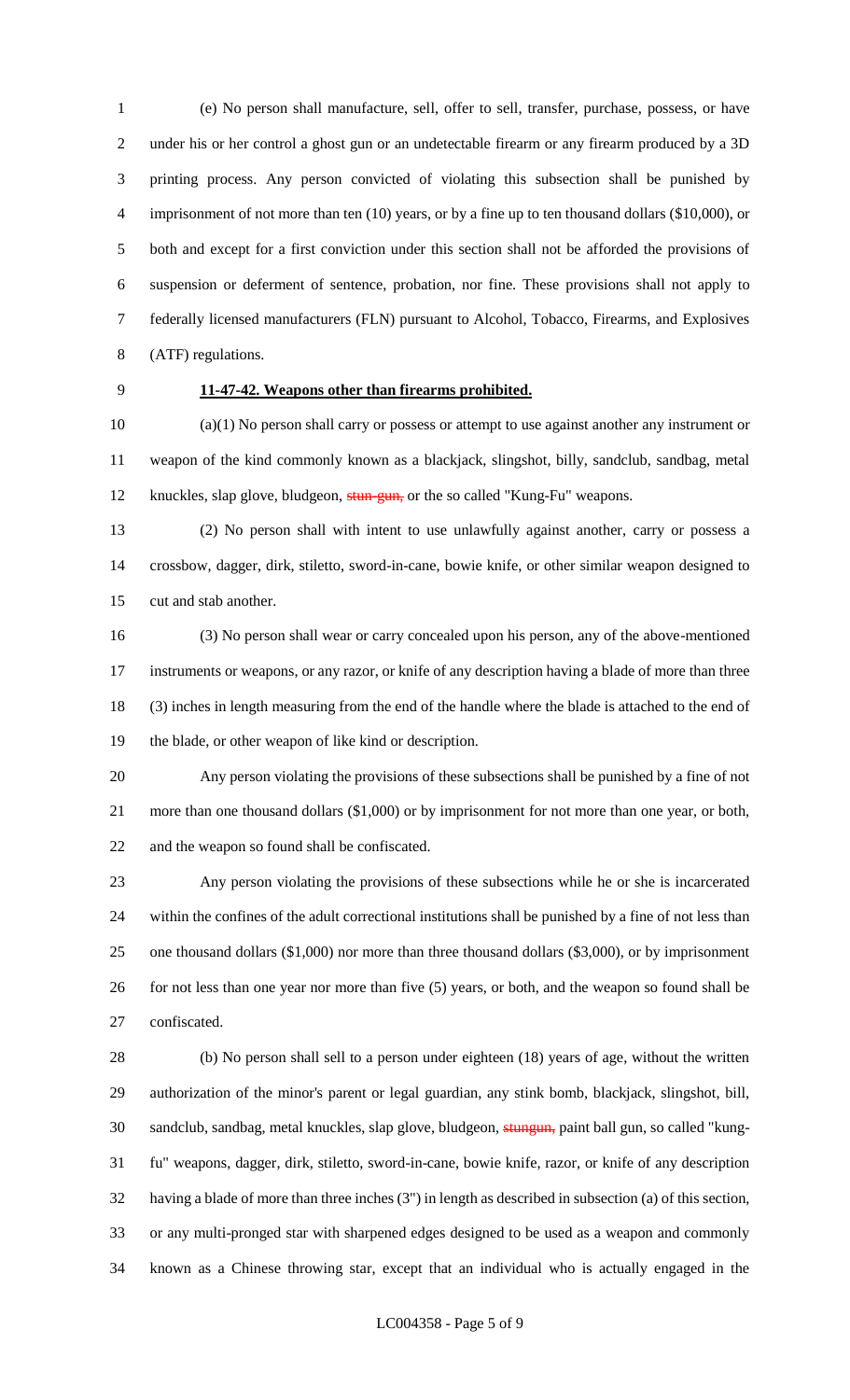instruction of martial arts and licensed under § 5-43-1 may carry and possess any multi-pronged star with sharpened edges for the sole purpose of instructional use. Any person violating the provisions of this subsection shall be punished by a fine of not less than one thousand dollars (\$1,000) nor more than three thousand dollars (\$3,000), or by imprisonment for not less than one year nor more than five (5) years, or both, and the weapons so found shall be confiscated. SECTION 2. Chapter 11-47 of the General Laws entitled "Weapons" is hereby amended by adding thereto the following sections: **11-47-8.2. Purchase, possession, sale or use of stun gun.**  (a) Any person eighteen (18) years of age or over may purchase or possess a stun gun. (b) No person shall sell or attempt to sell, transfer, deliver or furnish a stun gun to a person 11 who is less than eighteen (18) years of age. Any person convicted of violating the provisions of this

- 12 subsection shall be guilty of a felony and may be punished by imprisonment for not less than one
- 13 year nor more than five (5) years.
- 14 (c) No person shall use or attempt to use a stun gun in the commission of a crime. Any
- 15 person convicted of violating the provisions of this subsection shall be guilty of a felony and may
- 16 be punished by a fine of up to ten thousand dollars (\$10,000), or by imprisonment for not more
- 17 than ten (10) years, or both.

18 (d) No person shall use or attempt to use a stun gun on a police officer who is engaged in 19 the performance of his or her duty. Any person convicted of violating the provisions of this 20 subsection shall be guilty of a felony and may be punished by a fine of up to ten thousand dollars 21 (\$10,000), or by imprisonment for not more than ten (10) years, or both. Any sentence imposed 22 upon a person pursuant to this subsection shall be imposed consecutively to and not concurrently 23 with any sentence imposed for the underlying crime or attempted crime, and the person shall not 24 be afforded the benefits of suspension or deferment of sentence. 25 **11-47-8.3. Review and appeal of the decision of the licensing authority or attorney** 

26 **general..** 

## 27 (a) A decision denying a permit pursuant to either §§ 11-47-11 or 11-47-18 shall be final

28 unless further review or appeal is initiated in writing within fifteen (15) days after the decision has

- 29 been mailed to the applicant at the address listed on the application.
- 30 (b) An aggrieved individual may submit a written request to reconsider the denial to the
- 31 licensing authority or the department of the attorney general. Said request shall be submitted within
- 32 fifteen (15) days after the decision has been mailed to the address provided by the applicant.
- 33 (1) The licensing authority or the department of the attorney general shall schedule and
- 34 conduct an in-person meeting within fourteen (14) days of the request to review and discuss the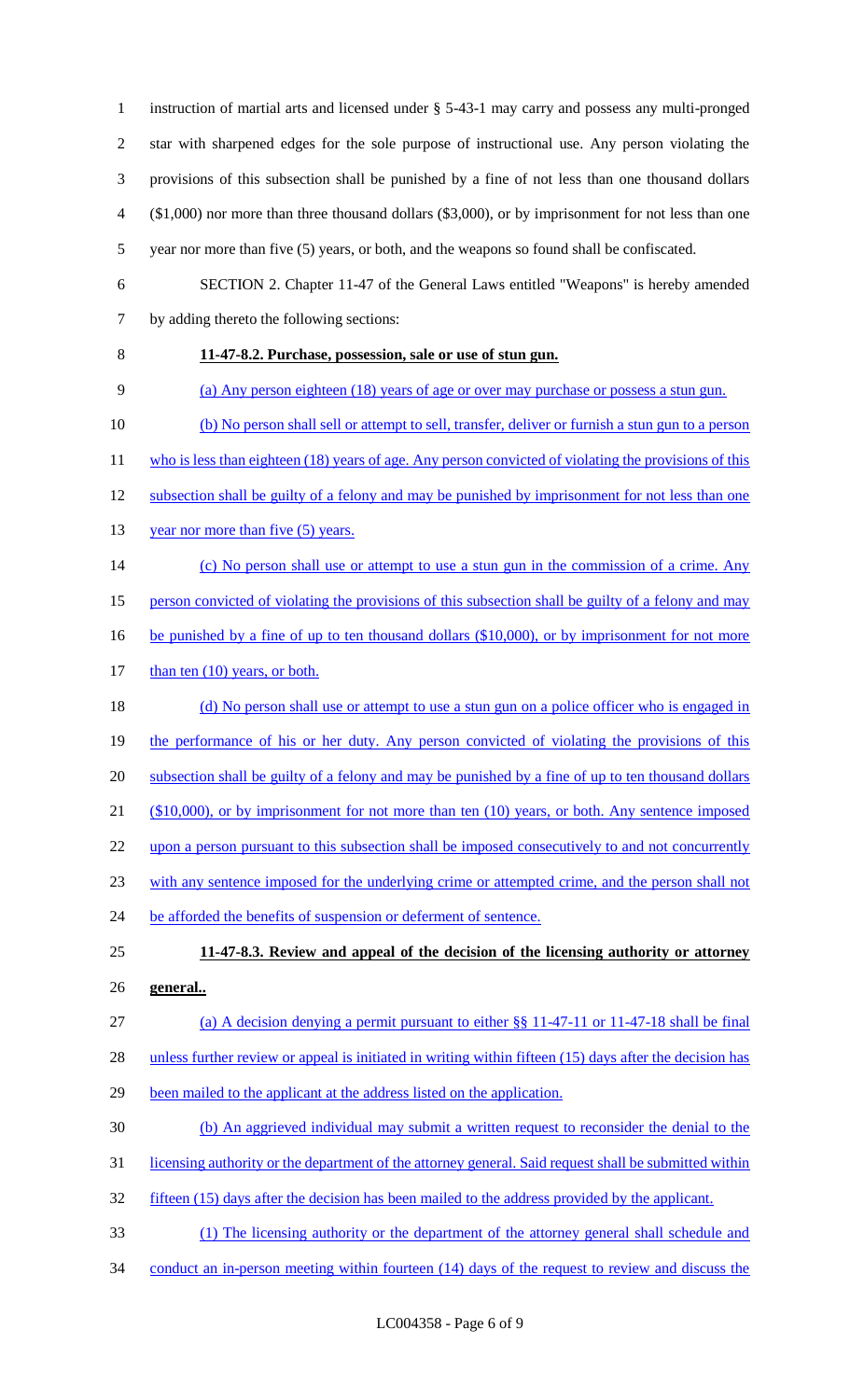1 decision. Said meeting shall only be scheduled or rescheduled beyond the initial fourteen (14) day 2 period by agreement of the parties or for good cause, but in no event exceed sixty (60) days. (2) The applicant may submit any supplemental documentation relative to the application, which shall become part of the application. (3) The meeting shall be conducted as an informal meeting, not as an administrative hearing. The licensing authority or the department of the attorney general shall receive and consider documents and other evidence without regard to statutory and common law rules. A stenographic record, transcription, video, audio or other recording is only allowed by agreement of the parties. (4) The applicant may be represented at this meeting by an attorney. (5) The licensing authority or the department of the attorney general shall, within seven (7) 11 days after the meeting mail, a decision to the applicant granting or denying the application. Any denial shall be in writing and state with specificity the reason(s) and evidence upon which the denial 13 was based and the rationale for the denial. (c) An aggrieved individual may submit an appeal of the decision denying a permit pursuant to either §§ 11-47-11 or 11-47-18 or of the decision of the request to reconsider to the 16 superior court for the county in which the licensing authority or attorney general is located, in the 17 form of a miscellaneous petition, within fifteen (15) days after the decision has been mailed to the 18 applicant at the address listed on the application. (1) The petition for review shall state the grounds upon which review is sought but need 20 not be verified. (2) Upon appeal, the petitioner is entitled to a trial de novo before a justice of the superior 22 court without a jury. (3) Within thirty (30) days of the notice of appeal the licensing authority or attorney general 24 shall provide a full, complete and certified copy of the application and all submitted documents to both the petitioner and the superior court. 26 (d) Pursuant to chapter 3 of title 38, the request to reconsider and the appeal to the superior court, shall not be deemed public. All documents, records and proceedings before the licensing 28 authority, the department of the attorney general and the superior court are not open to the public, 29 but may be accessed by law enforcement personnel to be used for law enforcement purposes only and shall remain otherwise confidential. (e) An applicant may have his or her hearing open to the public upon written request to the superior court. (f) The superior court may award reasonable attorney's fees, costs and filing fees to the prevailing applicant if the court finds that there is no justiciable issue of either law or fact, or to the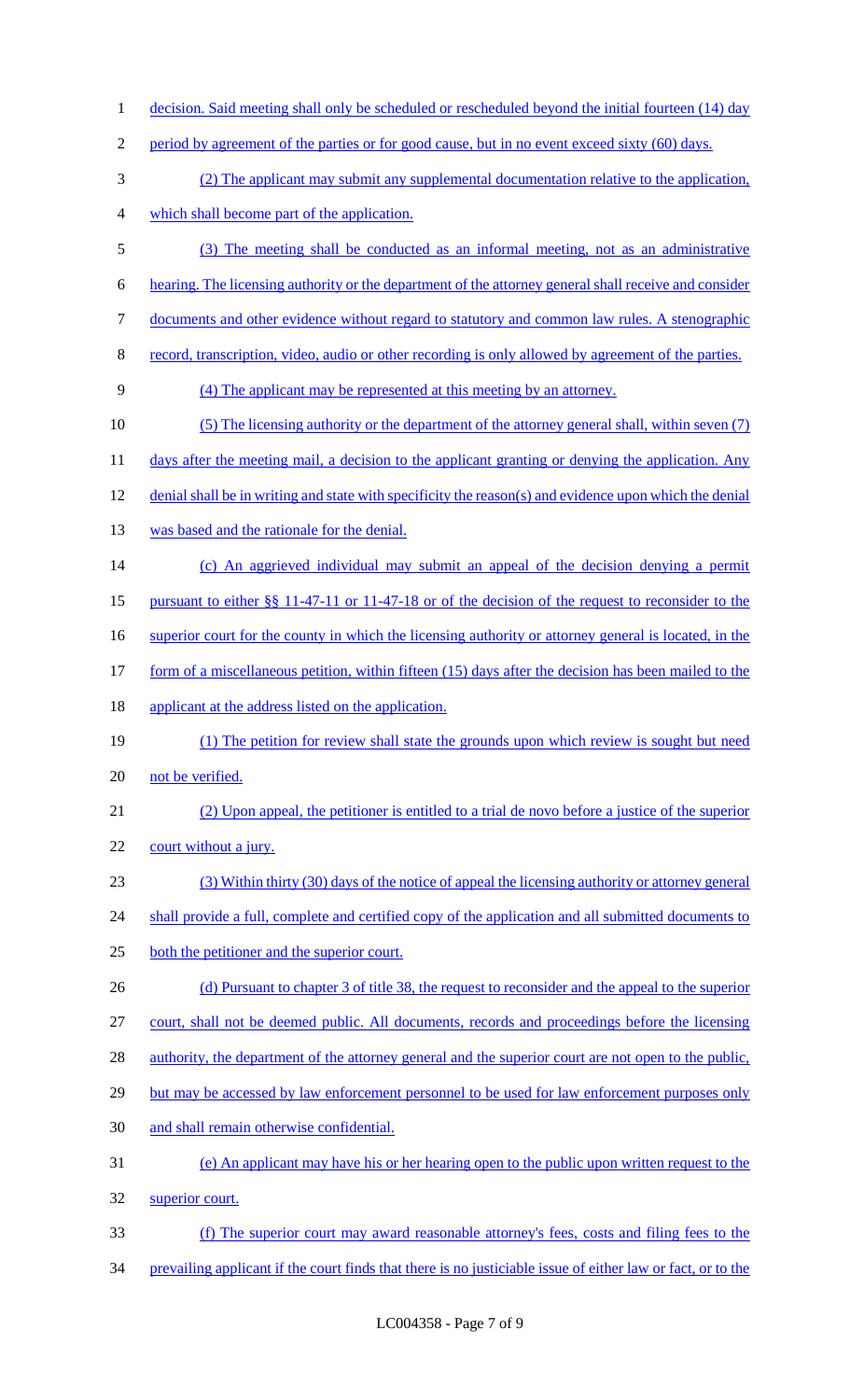- 1 prevailing applicant if the licensing authority or the department of the attorney general did not have
- 2 a good faith basis in the denial of the license or permit.
- 3 SECTION 3. This act shall take effect upon passage.

 $=$ LC004358 ========